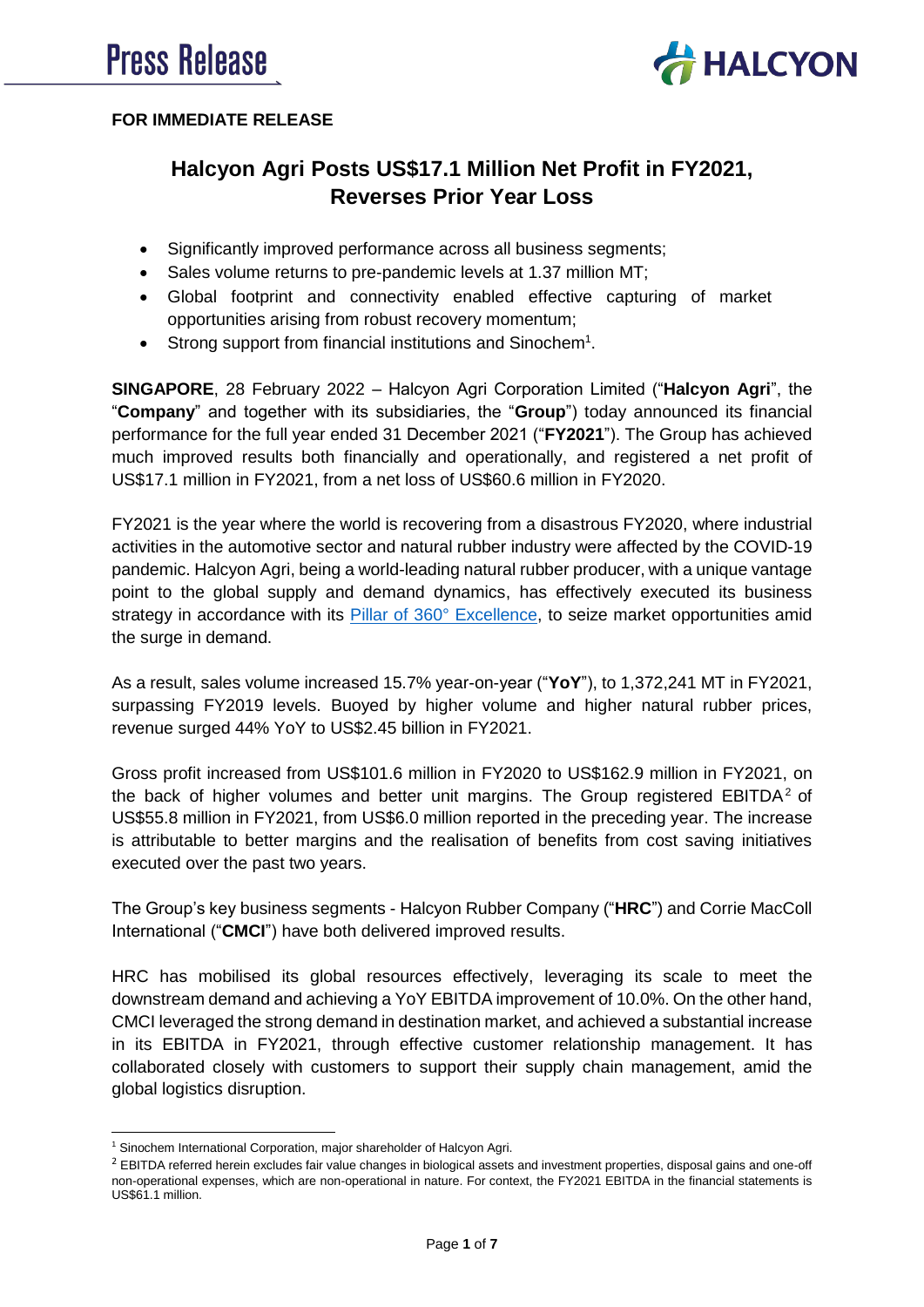Halcyon Agri's global network and seamless connectivity allows the Group to navigate the logistics crisis, and strengthen its position as a preferred natural rubber supplier.

Corrie MacColl Plantations ("**CMCP**") continued to narrow its losses as a result of higher prices, conscious cost management, and higher yields in line with plantation maturity. Plantation yields in FY2021 was 18,249 MT, 24% higher than 14,701 MT in FY2020. The anticipated improvements in rubber prices over the coming years will start to generate positive returns on the long-term investment made by the Group in the past few years.

## **Leveraging the Group's global production capability**

The increased demand from customers allowed the Group to manage its global production capacity much more effectively. The Group's FY2021 production volume is 869,699 MT, an increase of 10% from 787,762 MT in FY2020. Despite the global supply chain disruption, the Group's factories which are strategically located around the world has enabled us to serve the customers in a timely and cost-effective manner. This is the foundation to build a strong and lasting relationship with the customers.

Ramping up its production volumes has allowed the Group to enjoy lower unit costs and achieved economies of scale, which has contributed to the better results in FY2021.

## **Strong support from institutional stakeholders**

On April 2021, the Group has also completed a significant long-term financing of US\$300 million<sup>3</sup>. This successful refinancing of the loans has effectively strengthened its balance sheet structure and has enabled the Group to navigate the challenges in the post-pandemic world and capture opportunities which may arise. Sinochem, the Group's major shareholder has also provided strong support in the Group's value creation initiatives.

### **Unlocking value from deleveraging efforts**

The ongoing deleveraging plan to unlock value from non-core assets has also yielded positive results. The successful disposal of certain non-core assets raised US\$7.2 million in FY2021, with a remaining US\$15.5 million to be received in FY2022 upon completion of the transactions.

### **Key priorities post-pandemic – ESG and Digitisation**

ESG and sustainability are core tenets of our business. Our sustainability track record has been well-recognised by reputable organisations and this has put us in the driving seat to steer the sustainability agenda for the natural rubber industry. Amongst the key achievements are:

• Ranked as the most transparent rubber producing company in the 2021 SPOTT assessment, by the Zoological Society of London<sup>4</sup>;

**<sup>.</sup>** <sup>3</sup> [https://www.halcyonagri.com/en/press-release/halcyon-agri-secured-a-3-year-committed-syndicated-loan-facility-of-up-to](https://www.halcyonagri.com/en/press-release/halcyon-agri-secured-a-3-year-committed-syndicated-loan-facility-of-up-to-us300-million/)[us300-million/](https://www.halcyonagri.com/en/press-release/halcyon-agri-secured-a-3-year-committed-syndicated-loan-facility-of-up-to-us300-million/)

<https://www.halcyonagri.com/en/press-release/halcyon-ranks-top-amongst-rubber-producers-in-spott-assessment/>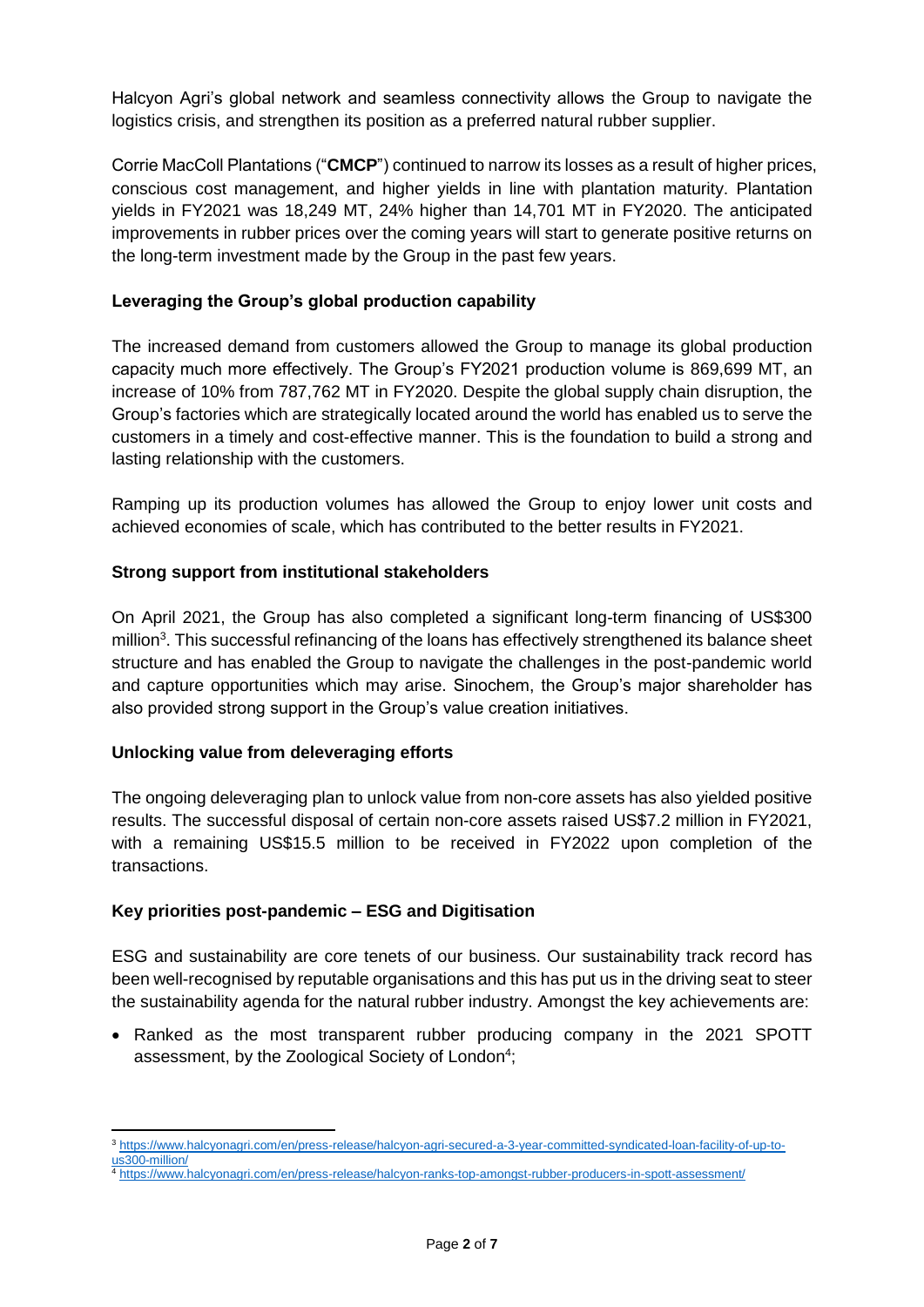- Obtained EcoVadis Gold Medal<sup>5</sup>;
- A member of Global Platform for Sustainable Natural Rubber (GPSNR) since its launch in October 2018, the Group has fully aligned its Sustainable Natural Rubber Supply Chain Policy to the policy framework of GPSNR<sup>6</sup>.

Apart from the above, the pioneer initiative of the Group's digitisation efforts, HeveaConnect, has secured a US\$1.5 million investment from Singapore Exchange<sup>7</sup> in March 2021.

This move effectively boosted HeveaConnect's industry traction, facilitated onboarding of producers and customers alike, and accelerated its efforts to digitalise the industry and promote sustainable business practices along the supply chain.



**Industry Trends and Outlook – Positive & Upbeat**

The movement of natural rubber prices (indicated by SICOM TSR20 1st position) in FY2021 is reflective of the significant improvement in the operating conditions in the natural rubber industry. Since the beginning of the year, the prices have surged to a four-year high of US\$2,000 per MT in end-February 2021, before retreating to range-trade between US\$1,600 to US\$1,800 for the remaining of the year, and closing on US\$1,730 as of 31 December 2021.

Macro-economic environment remains upbeat. Global economy capped off a strong year in 2021, with final GDP growth estimates by OECD and IMF standing at 5.6% and 5.9% respectively. These organisations have anticipated 2022 GDP growth rates to moderate to 4.5% and 4.4% respectively.

While the natural rubber demand typically moves in tandem with the GDP growth rates, from a short to medium term view, the demand for natural rubber could be boosted by the progressive reopening measures brought in by the various governments. Nonetheless, the global supply chain constraints and logistics disruptions and any potential new variants of COVID-19 remain as downside risks that may affect the demand growth.

**<sup>.</sup>** <sup>5</sup> <https://www.halcyonagri.com/en/press-release/halcyon-agri-provides-corporate-updates/>

<sup>6</sup> <https://www.halcyonagri.com/en/press-release/halcyon-agri-aligns-with-gpsnr-policy-framework/>

<sup>7</sup> <https://www.halcyonagri.com/en/press-release/sgx-invests-in-heveaconnect/>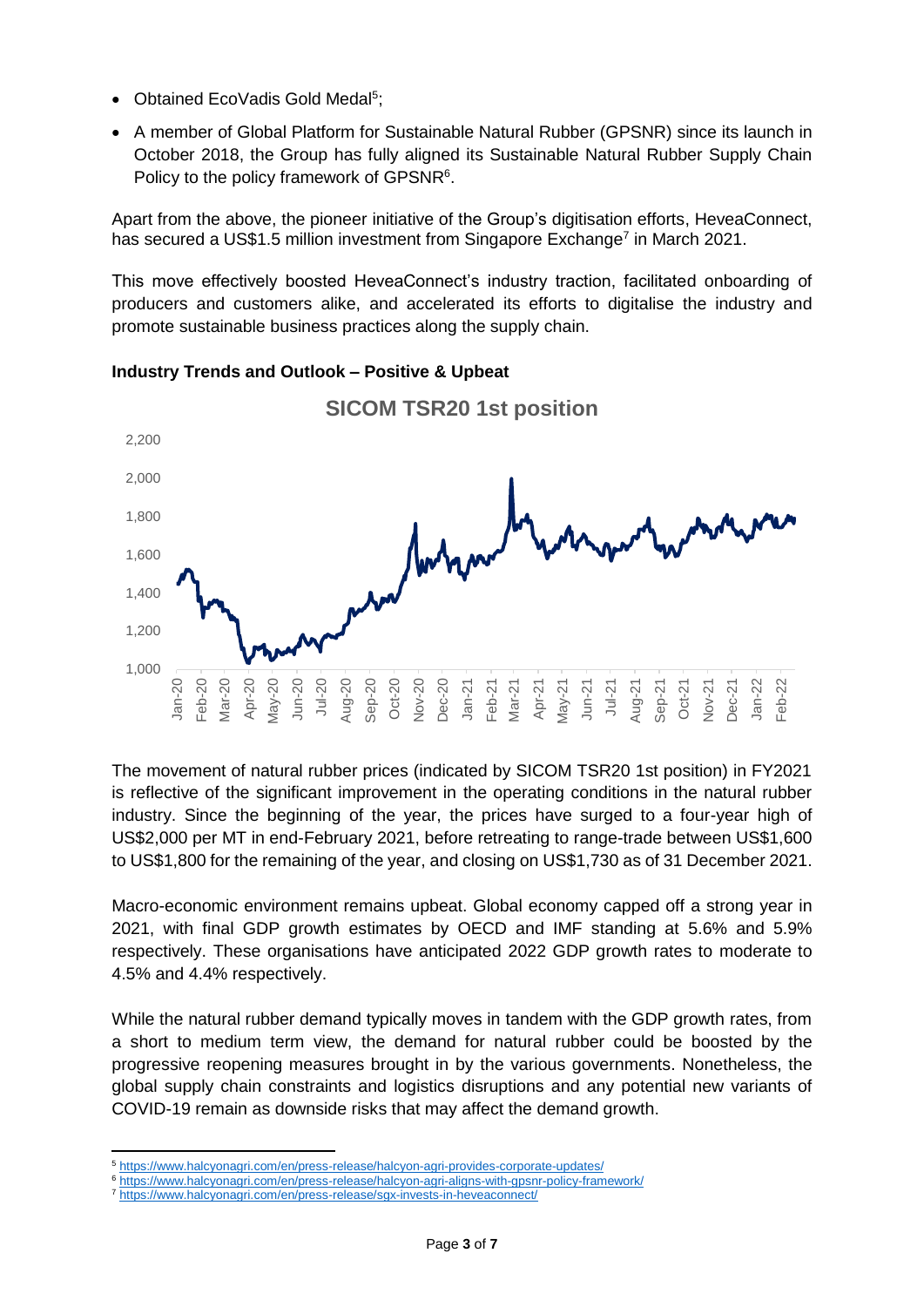On the supply side, challenges pose by the persistent supply constraint in the traditional origins (being Thailand, Indonesia and Malaysia) may change the competitive landscape. Those natural rubber producers with sufficient capital and liquidity will seek alternative raw material sources to supplement their existing sources to sustain their operations and cash flow, while those smaller producers which are unable to adapt to the changing landscape will lose out over time.

The Group maintains its view that the long-term supply/demand dynamics of natural rubber remains favourable. Multiple positive factors, such as governments' reopening efforts, infrastructure spending to support changing mobility trends and robust economy outlook, would underpin the long-term demand for this key natural resource.

Commenting on the prospects of the industry, **Mr Li Xuetao (李雪涛)**, Chief Executive Officer said, *"Looking ahead, the Group remains cautiously optimistic that the operating conditions in FY2022 will remain robust, and bodes well with Halcyon Agri's natural rubber business, which thrives on global mobility and transportation."*

*"We spare no effort to continue our positive momentum and will continue to capitalise on market opportunities to further augment our business, and generate sustainable profits. We also aim to speed up our deleveraging plan, to improve the Group's liquidity and capital structure."*

# **Concluding thoughts of the CEO**

In his concluding remarks for FY2021, Mr Li said, *"We have made great progress on all fronts in 2021. Our result is attributed to effective execution of business strategy, based on our Pillar of 360° Excellence, which enabled us to mitigate the effects of COVID-19 pandemic, in achieving our business objectives. All due credits must go to my team. Certainly, we recognise and want to thank all our stakeholders and business partners for their steadfast support during this tumultuous period."*



## **H2 2021 and FY2021 Financial Performance Summary**

The Group achieved growth in sales volume for third consecutive financial quarter, maintained the recovery momentum arose from stronger demand and improvements in downstream industrial activities, across both tyre and non-tyre sectors.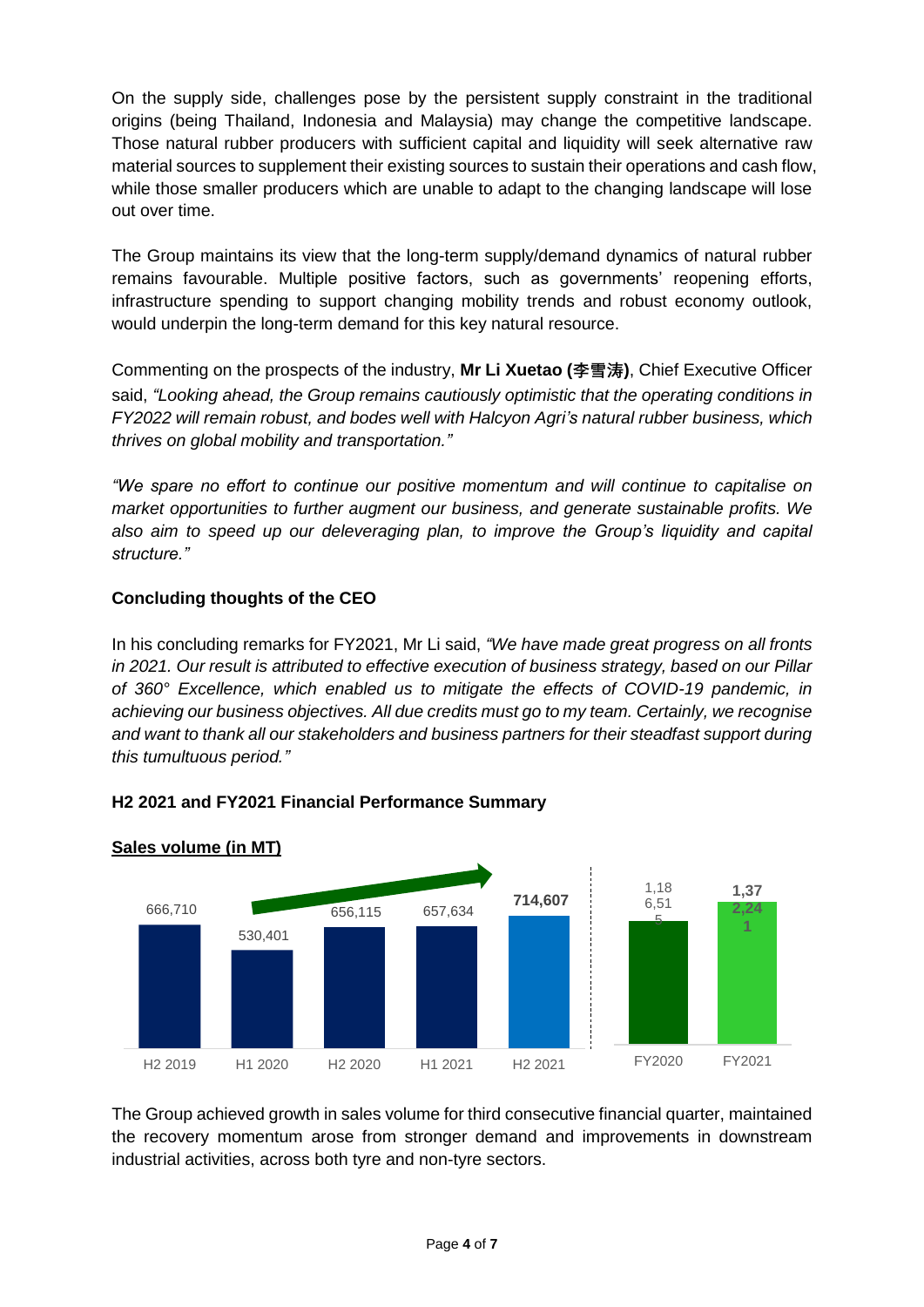

The Group achieved an average selling prices ("**ASP**") of US\$1,830 per MT in H2 2021, in line with the strengthening of rubber prices over the periods. Buoyed by higher ASP and higher volume, the Group's H2 2021 revenue increased by 39.3% and 13.5% from H2 2020 and H1 2021 respectively.



The Group recorded margin expansion for third consecutive financial periods, testament to the Group's effective margin capturing strategy.



# **EBITDA (US\$ in millions)**

On the back of improved margin across the board, and reduction of plantation losses, the Group achieved EBITDA of US\$37.5 million in H2 2021, which is doubled from US\$18.3 million in H1 2021, and 145.0% higher than H2 2020.

Please refer to the Appendix below for the summary of operating statistics.

###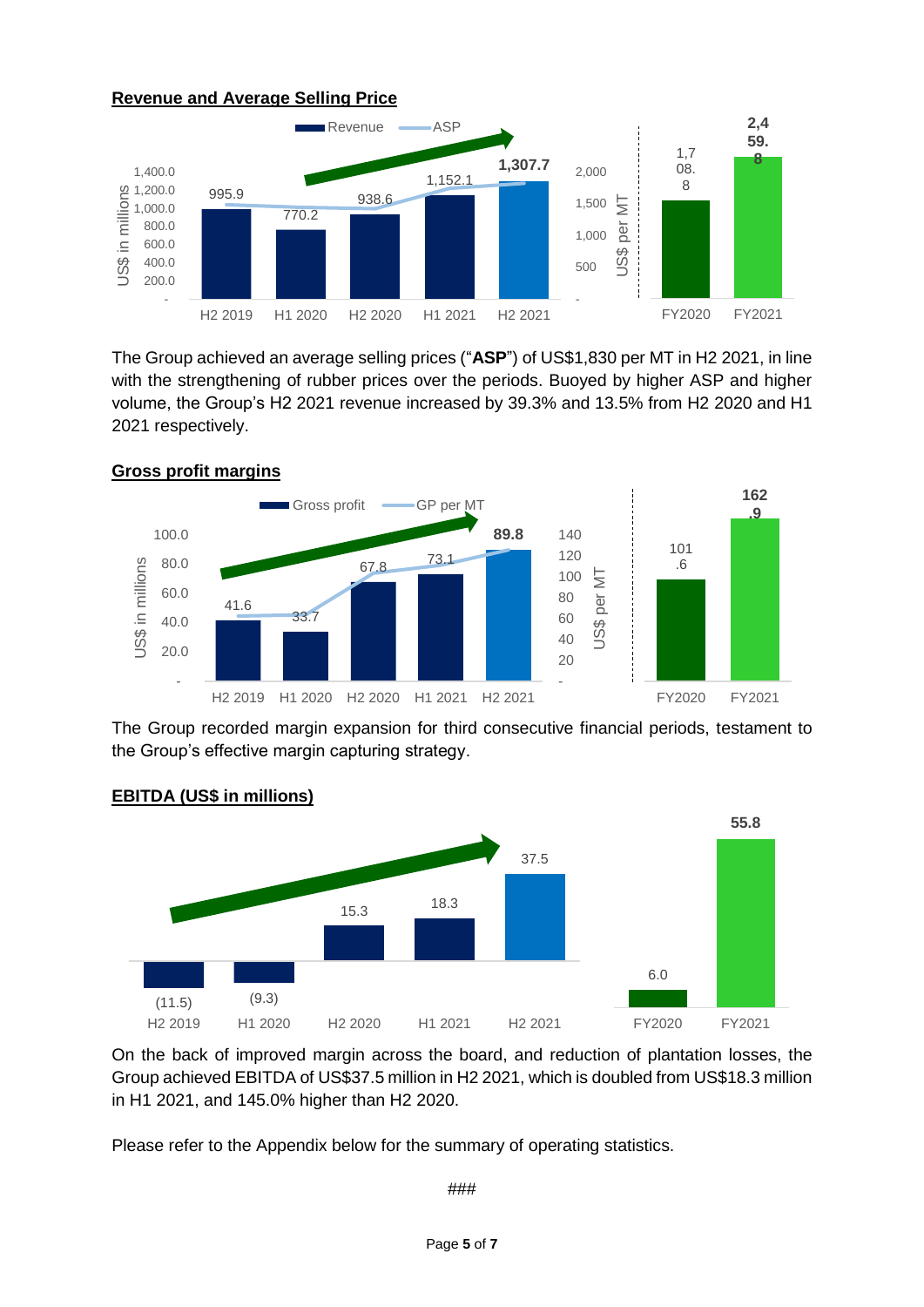#### **About Halcyon Agri**

Halcyon Agri is a leading supply chain franchise of natural rubber with global presence. Headquartered in Singapore and listed on the Singapore Exchange (SGX: 5VJ), the Group owns and operates significant assets along the natural rubber value chain, and distributes a range of natural rubber grades, latex and specialised rubber for the tyre and non-tyre industries. It has 38 processing factories in most major rubber producing origins with production capacity of 1.6 million mT per annum, and is one of the largest owners of commercially operated rubber plantation globally.

Halcyon Agri comprises two major business units:

- Halcyon Rubber Company (HRC) is the pre-eminent supplier of natural rubber to the global tyre fraternity. HRC Group owns and operates 36 factories with wide-ranging approvals from the tyre majors. The factories, compliant to stringent manufacturing standards, are located across the key rubber origins, including Indonesia, Malaysia, China, Thailand and Ivory Coast.
- **Corrie MacColl (CMC)** is a leading provider of specialist polymers for industrial and non-tyre applications. It comprises of two units: *CMC Plantations (CMCP)*, which owns one of the largest commercially owned and operated plantations globally and *CMC International (CMCI)*, a commercial and distribution platform with global third-party procurement capability, which supports the customers' requirements by providing full suite of logistic and technical services.

With a multinational workforce of more than 15,000 employees in over 100 locations globally, Halcyon Agri embraces sustainability as its core business tenet, and has stringent standards in place to ensure its products are sustainably sourced and responsibly produced.

Please visit us at [www.halcyonagri.com](http://www.halcyonagri.com/)

#### **Follow us on social media**

Linkedin: [Halcyon Agri](https://sg.linkedin.com/company/halcyon-agri-corporation-limited) Twitter: [@HalcyonAgri](https://twitter.com/halcyonagri?lang=en) Wechat: 合盛 Halcyon Agri

#### **Contacts**

**Investor relations** Tel: +65 6460 0200 Email: [investor@halcyonagri.com](mailto:investor@halcyonagri.com)